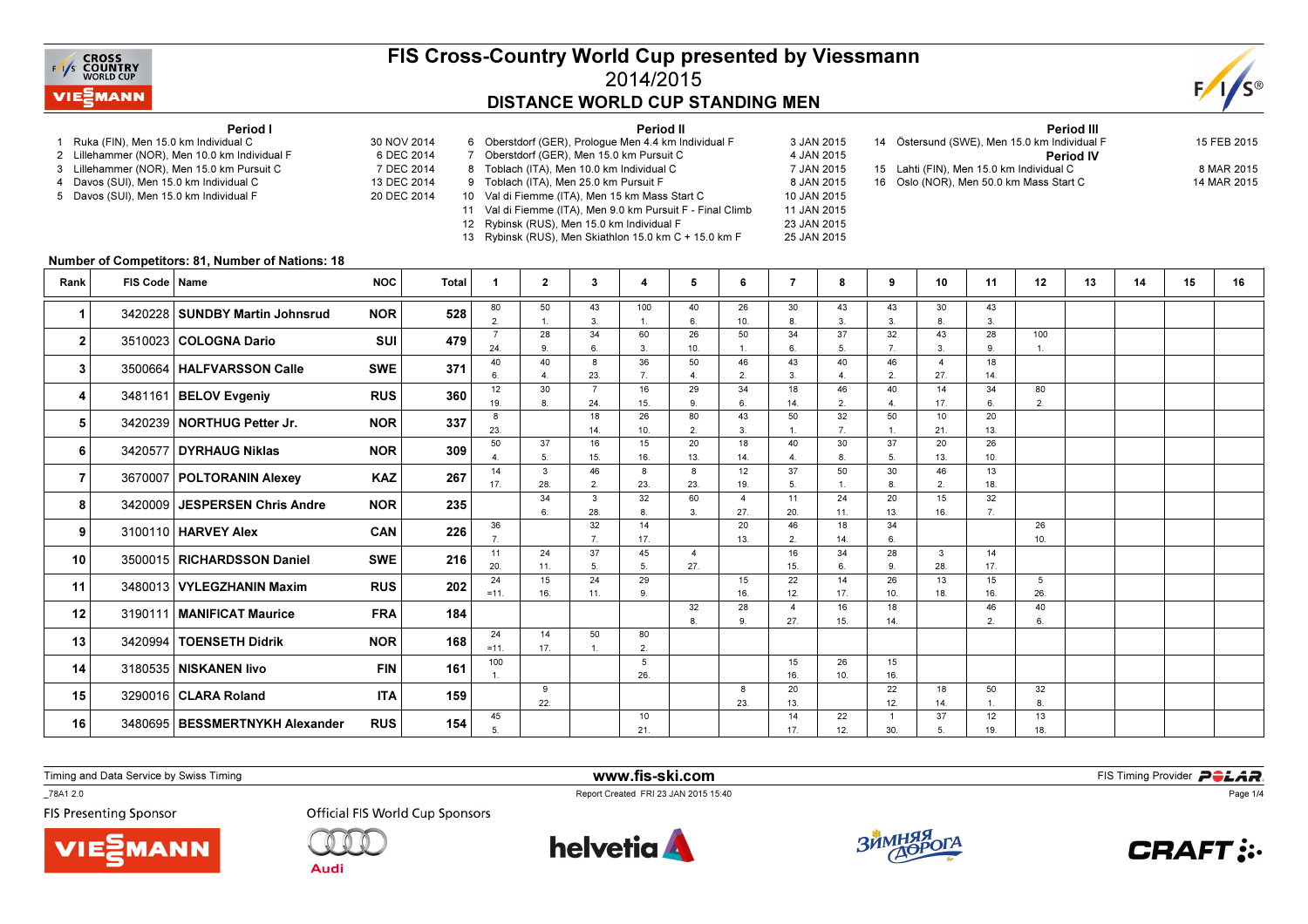**EXAMPLE CROSS**<br>
FAYS **COUNTRY**<br>
WORLD CUP VIEZMANN

### FIS Cross-Country World Cup presented by Viessmann2014/2015

#### DISTANCE WORLD CUP STANDING MEN



| Rank | FIS Code   Name |                                | <b>NOC</b> | <b>Total</b> | $\mathbf{1}$          | $\mathbf{2}$          | 3                      | 4                     | 5                     | 6                     | $\overline{7}$ | 8                     | 9                     | 10                    | 11                      | 12                     | 13 | 14 | 15 | 16 |
|------|-----------------|--------------------------------|------------|--------------|-----------------------|-----------------------|------------------------|-----------------------|-----------------------|-----------------------|----------------|-----------------------|-----------------------|-----------------------|-------------------------|------------------------|----|----|----|----|
| 17   |                 | 3180053 HEIKKINEN Matti        | <b>FIN</b> | 150          | 26<br>10.             | 32<br>7.              | 28<br>9.               | 20<br>$=13.$          | 24<br>11.             |                       |                |                       |                       |                       |                         | 20<br>13.              |    |    |    |    |
| 18   |                 | 3480533 VOLZHENTSEV Stanislav  | <b>RUS</b> | 149          |                       |                       |                        | 9<br>22.              |                       | 13<br>18.             |                | 9<br>22.              | 3<br>28.              | 40<br>4.              | 30<br>8.                | 45<br>5.               |    |    |    |    |
| 19   |                 | 3500139   HELLNER Marcus       | <b>SWE</b> | 139          | $\overline{4}$<br>27. |                       |                        | $\overline{2}$<br>29. | 18<br>14.             | 37<br>5.              | 28<br>9.       | $\overline{4}$<br>27. | 16<br>15.             | 6<br>25.              | 24<br>11.               |                        |    |    |    |    |
| 20   |                 | 3290379 DE FABIANI Francesco   | <b>ITA</b> | 125          | 20<br>13.             | 6<br>25.              | 22<br>12.              |                       | $\overline{7}$<br>24. |                       | 32<br>7.       |                       |                       | 32<br>7.              | 6<br>$=25.$             |                        |    |    |    |    |
| 21   |                 | 3420605 ROETHE Sjur            | <b>NOR</b> | 124          | 16<br>15.             | 43<br>3.              | 15<br>16.              | 50<br>4.              |                       |                       |                |                       |                       |                       |                         |                        |    |    |    |    |
| 22   |                 | 1362656 LIVERS Toni            | <b>SUI</b> | 121          |                       | 26<br>10.             |                        | 6<br>25.              | 9<br>22.              | $\overline{7}$<br>24. | 13<br>18.      |                       | 12<br>19.             | 8<br>23.              | 40<br>4.                |                        |    |    |    |    |
| 23   |                 | 3420036 ROENNING Eldar         | <b>NOR</b> | 114          |                       |                       | $5\overline{5}$<br>26. | 13<br>18.             |                       | 16<br>15.             | 24<br>11.      | 28<br>9.              | 13<br>18.             | $\overline{7}$<br>24. | $\boldsymbol{8}$<br>23. |                        |    |    |    |    |
| 24   |                 | 3420672 SVEEN Simen Andreas    | <b>NOR</b> | 109          |                       |                       | 20<br>13.              |                       | 5<br>26.              | 11<br>20.             | 12<br>19.      |                       | 9<br>22.              | 5<br>26.              | 37<br>5.                | 10<br>21.              |    |    |    |    |
| 25   |                 | 3420376 GLOEERSEN Anders       | <b>NOR</b> | 107          |                       | $\overline{7}$<br>24. |                        |                       | 100<br>$\overline{1}$ |                       |                |                       |                       |                       |                         |                        |    |    |    |    |
| 26   |                 | 1345875 GAILLARD Jean Marc     | <b>FRA</b> | 105          |                       | 12<br>$=19.$          | 12<br>19.              | 20<br>$=13.$          | 45<br>5.              |                       |                |                       |                       |                       |                         | 16<br>15.              |    |    |    |    |
| 27   |                 | 1344711 JAUHOJAERVI Sami       | <b>FIN</b> | 100          | 60<br>3.              |                       |                        | 40<br>6.              |                       |                       |                |                       |                       |                       |                         |                        |    |    |    |    |
| 28   |                 | 3150069 JAKS Martin            | <b>CZE</b> | 100          | 13<br>18.             | $\overline{1}$<br>30. |                        | 24<br>11.             | 13<br>18.             | 22<br>12.             |                | 13<br>18.             | 5<br>26.              | 9<br>22.              |                         |                        |    |    |    |    |
| 29   |                 | 3420961   KROGH Finn Haagen    | <b>NOR</b> | 92           |                       | 46<br>2.              | 10<br>21.              |                       | 36<br>7.              |                       |                |                       |                       |                       |                         |                        |    |    |    |    |
| 30   |                 | 3480314 CHERNOUSOV IIia        | <b>RUS</b> | 90           |                       |                       | $\overline{4}$<br>27.  |                       |                       | 40<br>$\overline{4}$  | 8<br>23.       | 12<br>19.             | 14<br>17.             |                       |                         | 12<br>19.              |    |    |    |    |
| 31   |                 | 3420199 OESTENSEN Simen Haakon | <b>NOR</b> | 82           | 32<br>8.              |                       | 40<br>$\overline{4}$   |                       | 10<br>21.             |                       |                |                       |                       |                       |                         |                        |    |    |    |    |
| 32   |                 | 3510342   BAUMANN Jonas        | SUI        | 81           |                       |                       |                        |                       | 14<br>17.             | 30<br>8.              |                | 3<br>28.              | $\overline{4}$<br>27. | 24<br>11.             | 6<br>$=25.$             |                        |    |    |    |    |
| 33   |                 | 3290245 NOECKLER Dietmar       | <b>ITA</b> | 73           | 9<br>22.              |                       |                        |                       |                       |                       | 26<br>10.      | $\mathbf{1}$<br>30.   | 11<br>20.             | 26<br>10.             |                         |                        |    |    |    |    |
| 34   |                 | 3220002 MUSGRAVE Andrew        | <b>GBR</b> | 71           |                       | 20<br>13.             |                        |                       |                       |                       | 5<br>26.       | 11<br>20.             | 24<br>11.             |                       | 11<br>20.               |                        |    |    |    |    |
| 35   |                 | 3480016   LEGKOV Alexander     | <b>RUS</b> | 70           | $\overline{1}$<br>30. | 16<br>15.             |                        |                       | $\mathbf{3}$<br>28.   |                       |                |                       |                       |                       |                         | 50<br>$\overline{4}$ . |    |    |    |    |
| 36   |                 | 3420909 GOLBERG Paal           | <b>NOR</b> | 65           | 29<br>9.              | 22<br>12.             | 14<br>$=17.$           |                       |                       |                       |                |                       |                       |                       |                         |                        |    |    |    |    |
| 37   |                 | 3480317 TURYSHEV Sergey        | <b>RUS</b> | 65           | 6<br>25.              | 10<br>21.             |                        |                       | $\overline{2}$<br>29. | 10<br>21.             |                | 5 <sub>5</sub><br>26. | $\overline{2}$<br>29. | 12<br>19.             |                         | 18<br>14.              |    |    |    |    |
| 38   |                 | 3481132 LARKOV Andrey          | <b>RUS</b> | 63           |                       |                       |                        |                       |                       | 32<br>7.              |                |                       |                       | 28<br>9.              | 3<br>$=28.$             |                        |    |    |    |    |

Timing and Data Service by Swiss Timing

 www.fis-ski.comReport Created FRI 23 JAN 2015 15:40

**m**<br>FIS Timing Provider<br>F<sup>15:40</sup>

Page 2/4

\_78A1 2.0

**FIS Presenting Sponsor** 





**Audi** 

**helvetia** 



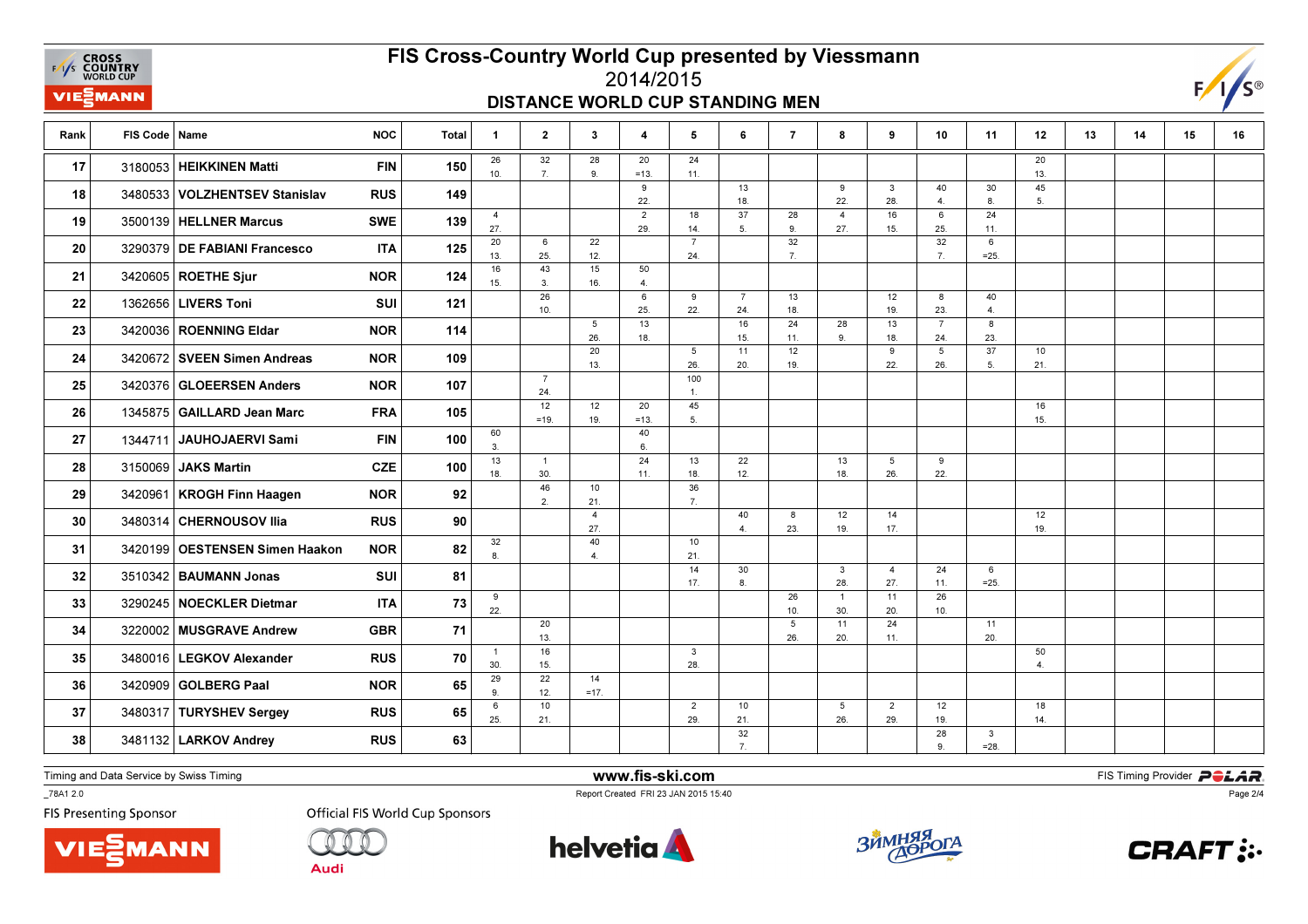**EXAMPLE CROSS**<br>
FAYS **COUNTRY**<br>
WORLD CUP VIEZMANN

# FIS Cross-Country World Cup presented by Viessmann

#### 2014/2015DISTANCE WORLD CUP STANDING MEN



| Rank | FIS Code   Name |                                 | <b>NOC</b> | <b>Total</b> | $\mathbf{1}$          | $\mathbf{2}$           | $\mathbf{3}$          | $\overline{\mathbf{4}}$ | 5         | 6                   | $\overline{7}$        | 8                     | 9                     | 10                    | 11                    | 12                     | 13 | 14 | 15 | 16 |
|------|-----------------|---------------------------------|------------|--------------|-----------------------|------------------------|-----------------------|-------------------------|-----------|---------------------|-----------------------|-----------------------|-----------------------|-----------------------|-----------------------|------------------------|----|----|----|----|
| 39   |                 | 3190029 DUVILLARD Robin         | <b>FRA</b> | 61           |                       |                        |                       |                         | 15<br>16. | 24<br>11.           |                       |                       |                       |                       |                       | 22<br>12.              |    |    |    |    |
| 40   |                 | 3200229 TSCHARNKE Tim           | <b>GER</b> | 60           | $\mathbf{3}$<br>28.   |                        |                       |                         |           |                     |                       | $\overline{7}$<br>24. |                       | 50<br>$\overline{1}$  |                       |                        |    |    |    |    |
| 41   |                 | 3481539 USTIUGOV Sergey         | <b>RUS</b> | 60           |                       |                        |                       |                         |           |                     |                       |                       |                       |                       |                       | 60<br>3.               |    |    |    |    |
| 42   |                 | 3100190   BABIKOV Ivan          | CAN        | 58           |                       |                        | 26<br>10.             |                         |           |                     | $\overline{1}$<br>30. |                       |                       |                       | 22<br>12.             | 9<br>22.               |    |    |    |    |
| 43   |                 | 3200356 DOBLER Jonas            | <b>GER</b> | 53           |                       | $\overline{4}$<br>27.  |                       |                         |           |                     | $\overline{7}$<br>24. | $\overline{2}$<br>29. | 8<br>23.              | 16<br>15.             | 16<br>15.             |                        |    |    |    |    |
| 44   |                 | 3050159 TRITSCHER Bernhard      | <b>AUT</b> | 50           |                       | 12<br>$=19.$           |                       |                         | 16<br>15. |                     | $\overline{2}$<br>29. |                       | 10<br>21.             |                       | 10<br>21.             |                        |    |    |    |    |
| 45   |                 | 3480982 SKOBELEV Vladislav      | <b>RUS</b> | 46           |                       |                        |                       | 11<br>20.               |           | 6<br>25.            |                       | 15<br>16.             |                       |                       |                       | 14<br>17.              |    |    |    |    |
| 46   |                 | 3200241 BING Thomas             | <b>GER</b> | 43           |                       |                        |                       | $\overline{1}$<br>30.   |           |                     |                       | 8<br>23.              |                       | 34<br>6.              |                       |                        |    |    |    |    |
| 47   |                 | 3180054 NOUSIAINEN Ville        | <b>FIN</b> | 43           | 10<br>21.             |                        | 11<br>20.             | 22<br>12.               |           |                     |                       |                       |                       |                       |                       |                        |    |    |    |    |
| 48   |                 | 1217350   BAUER Lukas           | <b>CZE</b> | 40           |                       | $5\phantom{.0}$<br>26. | $\overline{1}$<br>30. | 12<br>19.               | 22<br>12. |                     |                       |                       |                       |                       |                       |                        |    |    |    |    |
| 49   |                 | 3480004 DEMENTIEV Eugeniy       | <b>RUS</b> | 36           |                       |                        |                       |                         |           |                     |                       |                       |                       |                       |                       | 36<br>$\overline{7}$ . |    |    |    |    |
| 50   |                 | 3100006   KERSHAW Devon         | CAN        | 36           | 18<br>14.             |                        | $\overline{2}$<br>29. |                         |           |                     |                       | 10<br>21.             | 6<br>25.              |                       |                       |                        |    |    |    |    |
| 51   | 3500141         | NELSON Lars                     | <b>SWE</b> | 36           | 15<br>16.             | 2<br>29.               |                       | $\overline{7}$<br>24.   | 12<br>19. |                     |                       |                       |                       |                       |                       |                        |    |    |    |    |
| 52   | 3180301         | <b>LEHTONEN Lari</b>            | <b>FIN</b> | 31           |                       |                        | 30 <sup>°</sup><br>8. |                         |           |                     |                       |                       |                       |                       |                       | $\overline{1}$<br>30.  |    |    |    |    |
| 53   |                 | 3200205   BOEGL Lucas           | <b>GER</b> | 31           |                       |                        |                       |                         |           | 14<br>17.           | 6<br>25.              |                       |                       | $\overline{2}$<br>29. | 9<br>22.              |                        |    |    |    |    |
| 54   |                 | 3480440 GLAVATSKIKH Konstantin  | <b>RUS</b> | 29           |                       |                        |                       |                         |           |                     |                       |                       |                       |                       |                       | 29<br>9.               |    |    |    |    |
| 55   |                 | 1067291 DI CENTA Giorgio        | <b>ITA</b> | 29           |                       |                        |                       |                         |           |                     |                       |                       |                       | 22<br>12.             | $\overline{7}$<br>24. |                        |    |    |    |    |
| 56   |                 | 3500153 JOHANSSON Martin        | <b>SWE</b> | 29           | 5<br>26.              | 18<br>14.              |                       |                         | 6<br>25.  |                     |                       |                       |                       |                       |                       |                        |    |    |    |    |
| 57   |                 | 1362947 PERL Curdin             | <b>SUI</b> | 26           |                       | 13<br>18.              |                       |                         |           | $\mathbf{3}$<br>28. | 3<br>28.              |                       | $\overline{7}$<br>24. |                       |                       |                        |    |    |    |    |
| 58   |                 | 3420586   HOLUND Hans Christer  | <b>NOR</b> | 24           |                       |                        |                       |                         |           |                     |                       |                       |                       |                       |                       | 24<br>11.              |    |    |    |    |
| 59   |                 | 3480828 JAPAROV Dmitriy         | <b>RUS</b> | 23           | $\overline{2}$<br>29. |                        |                       |                         |           |                     |                       | 20<br>13.             |                       | $\overline{1}$<br>30. |                       |                        |    |    |    |    |
| 60   |                 | 3421779   KRUEGER Simen Hegstad | <b>NOR</b> | 17           |                       | 8<br>23.               | 9<br>22.              |                         |           |                     |                       |                       |                       |                       |                       |                        |    |    |    |    |

Timing and Data Service by Swiss Timing

\_78A1 2.0

**FIS Presenting Sponsor** 





**Official FIS World Cup Sponsors** 



www.fis-ski.com

Report Created FRI 23 JAN 2015 15:40





**CRAFT:** 

Page 3/4